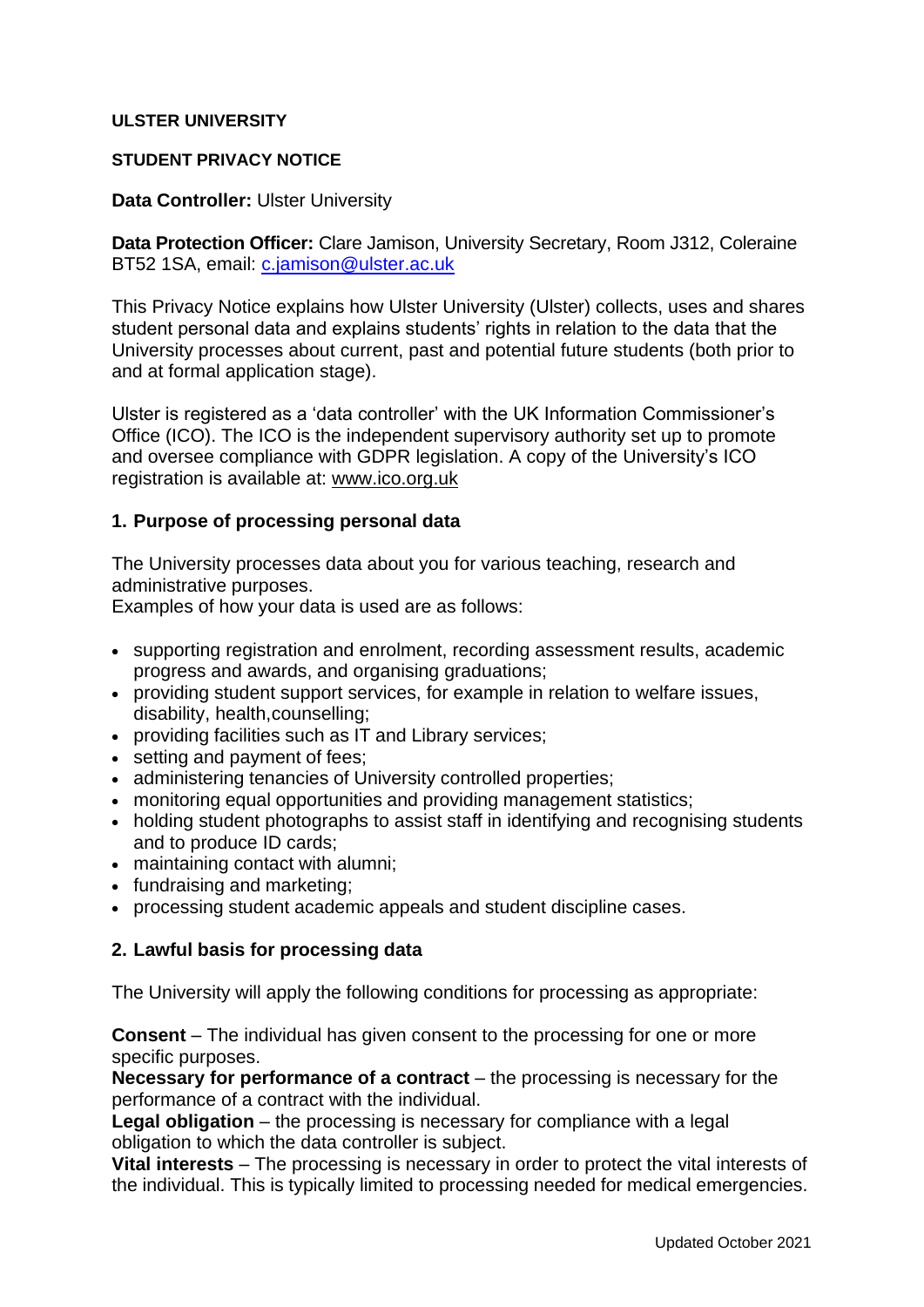**Public functions** – the processing is necessary for administering justice, or for exercising statutory, governmental or other public functions.

**Legitimate interests** – the processing is necessary for the purposes of the legitimate interests pursued by the controller or by a third party except where such interests are overridden by the interests or fundamental rights and freedoms of the data subject.

Controllers are required to undertake a legitimate interest test which involves a careful assessment of the processing to ensure it properly balances the interest of the controller against any possible intrusion to the individual's privacy.

## **3. How we collect your data**

Personal data is normally collected during admissions, updated by you during enrolment and added to by staff during the academic year. You have access through the Portal to Student Self-Service where you can view some of the data held on you. You have a responsibility to check the accuracy of the data and to inform the University immediately of any errors or omissions.

## **4. How long does the University hold your data?**

The University's Retention and Disposal Schedules includes guidance on retention and disposal periods. A copy of the Schedule is available at: https://www.ulster.ac.uk/ data/assets/pdf file/0009/286461/Records-Retention[and-Disposal-Schedule.pdf](https://www.ulster.ac.uk/__data/assets/pdf_file/0009/286461/Records-Retention-and-Disposal-Schedule.pdf)

## **5. Categories of personal data processed by Ulster**

### Health Information

Information on your health may be required prior to admission to certain programmes of study and also as supporting evidence where you have been prevented from submitting coursework or taking examinations.

### Published Data

The details of your academic award and its classification are regarded as public information (but not information on those that have failed).

Names of students who have successfully completed their course are published on the University's website, in the graduation booklet and in the press; they are also forwarded to your former school.

### Prevention or Detection of a Criminal Offence

The University is required to release information to the police, the Social Security Agency or other relevant agencies for the purposes of prevention or detection of a criminal offence, or if required by a court in relation to civil proceedings.

### Placements and Study Abroad

If your course requires study, employment or a placement at another organisation it will be necessary for the University to transfer personal data to the other university or employer, whether this is within the UK or abroad.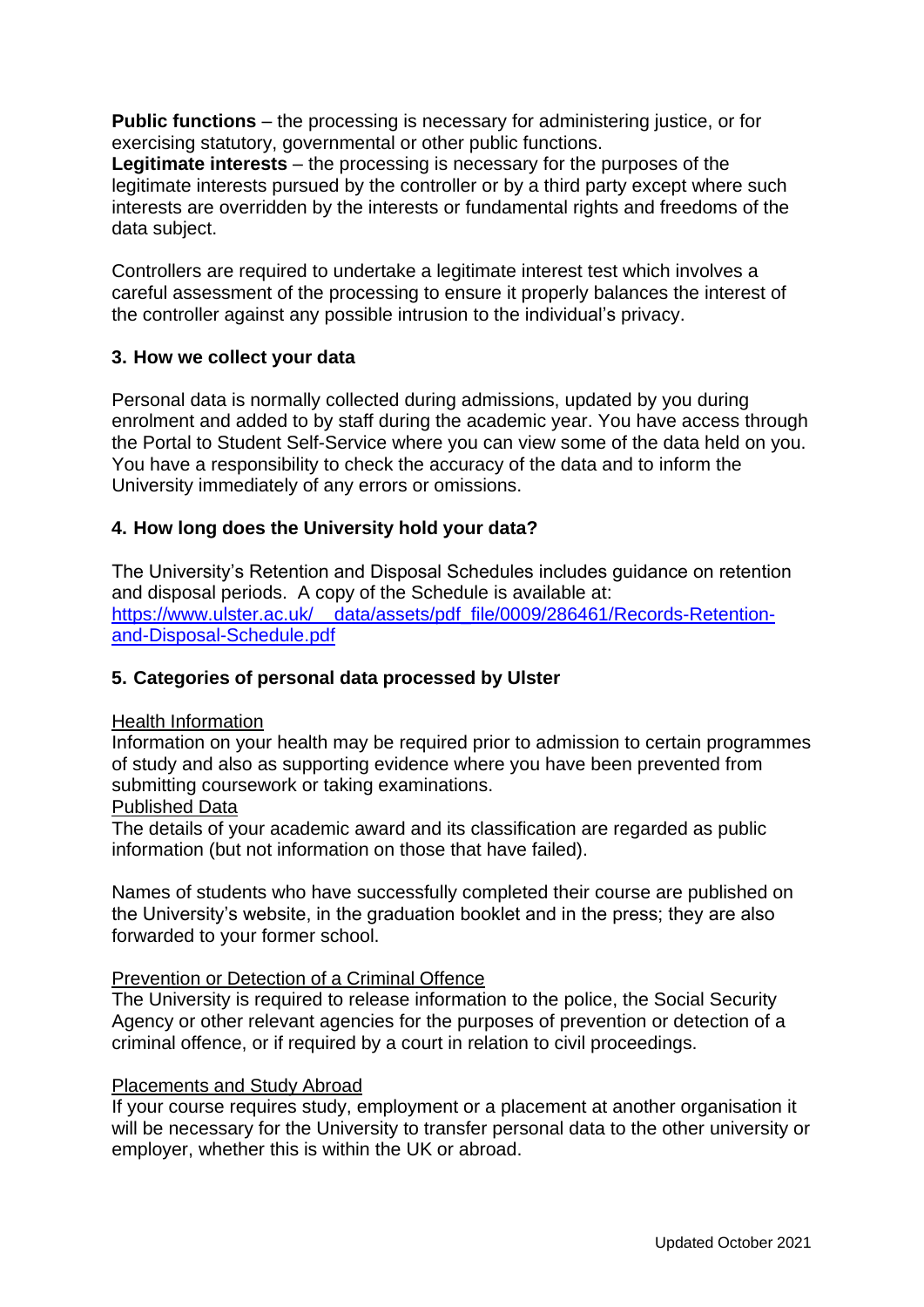### Partner Institutions

If you are a student of a Partner Institution, the University holds data on you if you are taking a course leading to an award of the University. The data is held to record your academic progress and to provide you with an award certificate and transcript on completion of your course.

The data is not transferred to any other individuals or organisations other than the institution at which you are registered.

### Photographs

You will be photographed at enrolment to provide a digital image to be printed on your University ID card which is used for the purpose of identification and, if necessary, to prevent or detect fraud.

The photograph may also be displayed on School notice boards or on Faculty intranets within the University and displayed in your record within Faculty Self-Service where it can be viewed by members of University staff (intranets and Self-Service are password protected).

You may also be required to provide photographs that can be attached to paper student files stored securely in School and/or Faculty offices.

The University may also commission photography on campus or at specific events, such as award ceremonies, for use in published promotional material.

#### Computer Use

The University routinely logs information about use of IT facilities for statistical purposes and to ensure effective systems operation.

The University may also monitor electronic communications to ensure that they are being used in accordance with the University's Acceptable Use Code of Practice, available online at:

https://www.ulster.ac.uk/ data/assets/pdf file/0010/335791/Acceptable-Use-of-[Information-Technology-CoP.pdf](https://www.ulster.ac.uk/__data/assets/pdf_file/0010/335791/Acceptable-Use-of-Information-Technology-CoP.pdf)

The University uses Google Analytics software to collect information about how you use the website ulster.ac.uk. We do this to help make sure the site is meeting the needs of its users and to help us make improvements.

### Criminal Convictions and Criminal Records Checks

The University asks you to disclose information about serious past criminal convictions that are not spent prior to offering a place on its programmes.

The University also undertakes mandatory criminal records checks if you are accepted to a course which involves regulated activity with children or vulnerable adults.

If subsequent to your enrolment you obtain a criminal conviction, you are required to disclose this to the University.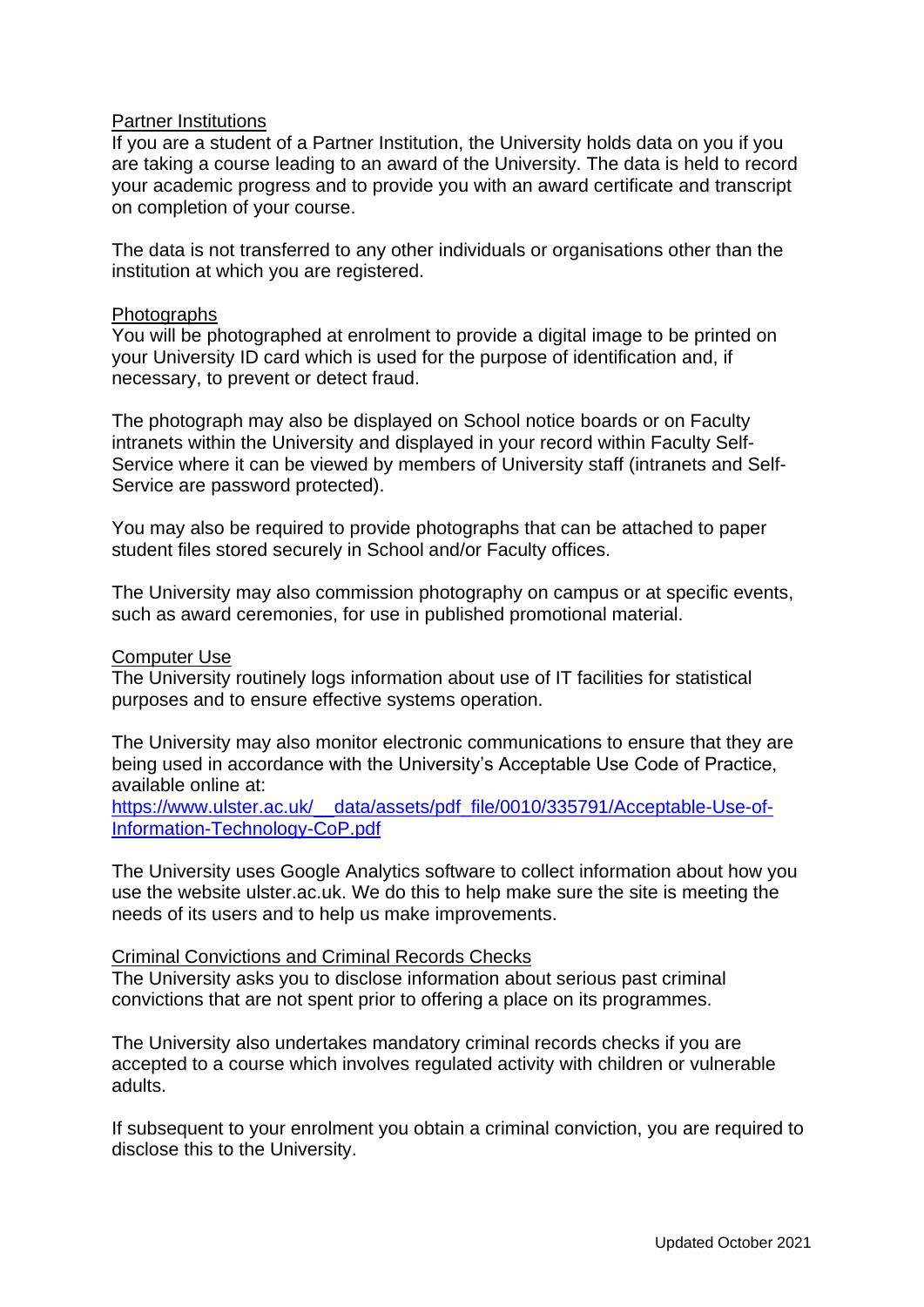## **6. Who do we share your data with**

### Ulster University Students' Union

The University will pass student data to the Students' Union to enable it to provide services to students, including lists of students for use during elections to posts within the Union.

### Disclosures to Third Parties

The University has a statutory obligation to disclose your personal data to government departments, to the Higher Education Statistics Agency (HESA), the Student Loans Company and Education and Library Boards/Local Authorities. The University will also pass your contact details to the organisation contracted to carry out the National Student Survey.

The information provided to HESA is used for statistical purposes and no information will be published that would enable you to be identified personally. The University will send information from the Destination of Leavers in Higher Education (DLHE) form to HESA. HESA may pass student data to other government departments or statutory bodies that need the data to carry out their functions connected with higher education.

If you have any concerns about the use of your information, you can contact HESA directly at: [https://www.hesa.ac.uk](https://www.hesa.ac.uk/)

The University may need to disclose your personal data to organisations contracted to work on its behalf such as auditors or consultants.

Your data is also passed to Stryder Corp ("Handshake") which hosts a database that enables you to access the range of services provided by the University's Career Development Centre.

In no circumstances will contracted organisations pass on such data to other organisations or individuals.

In certain circumstances the University passes the personal data of student debtors to an external debt collection agency if the University has been unable to recover the debt using its internal processes.

The University may share your personal data with third parties who provide student support services for example in relation to welfare issues, disability, health, counselling.

## Students on Courses Leading to Professional Recognition

The University will pass your data to professional bodies to enable you to be registered with such bodies in order to take up employment within the profession.

For example, data on those taking teacher training courses is passed to the General Teaching Council for Northern Ireland as there is a statutory requirement for students completing teacher training courses to be registered with the Council prior to being able to take up a teaching post.

Similarly the University passes data of students on nursing courses to the Nursing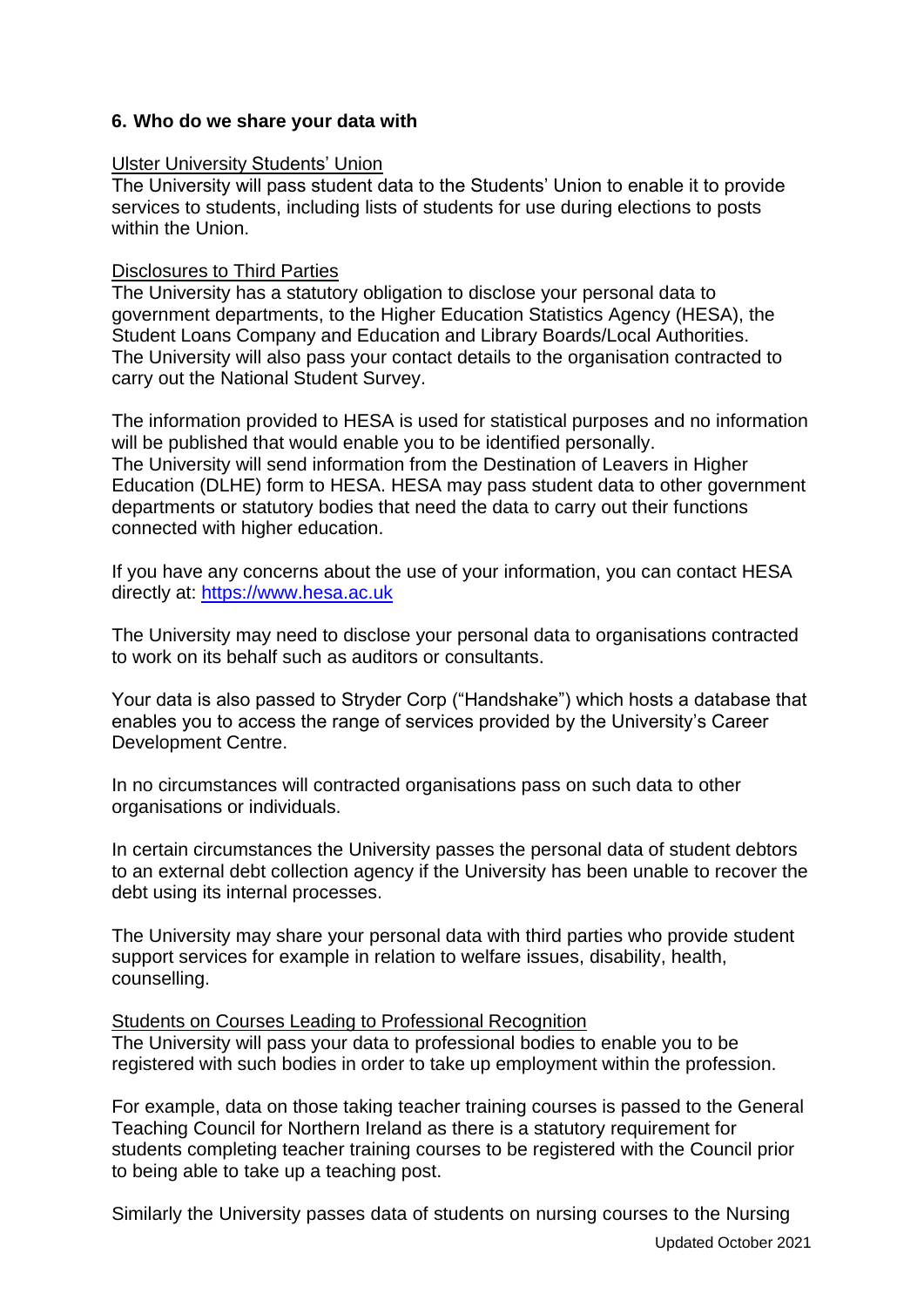and Midwifery Council to enable such students to be registered in order to practice as nurses.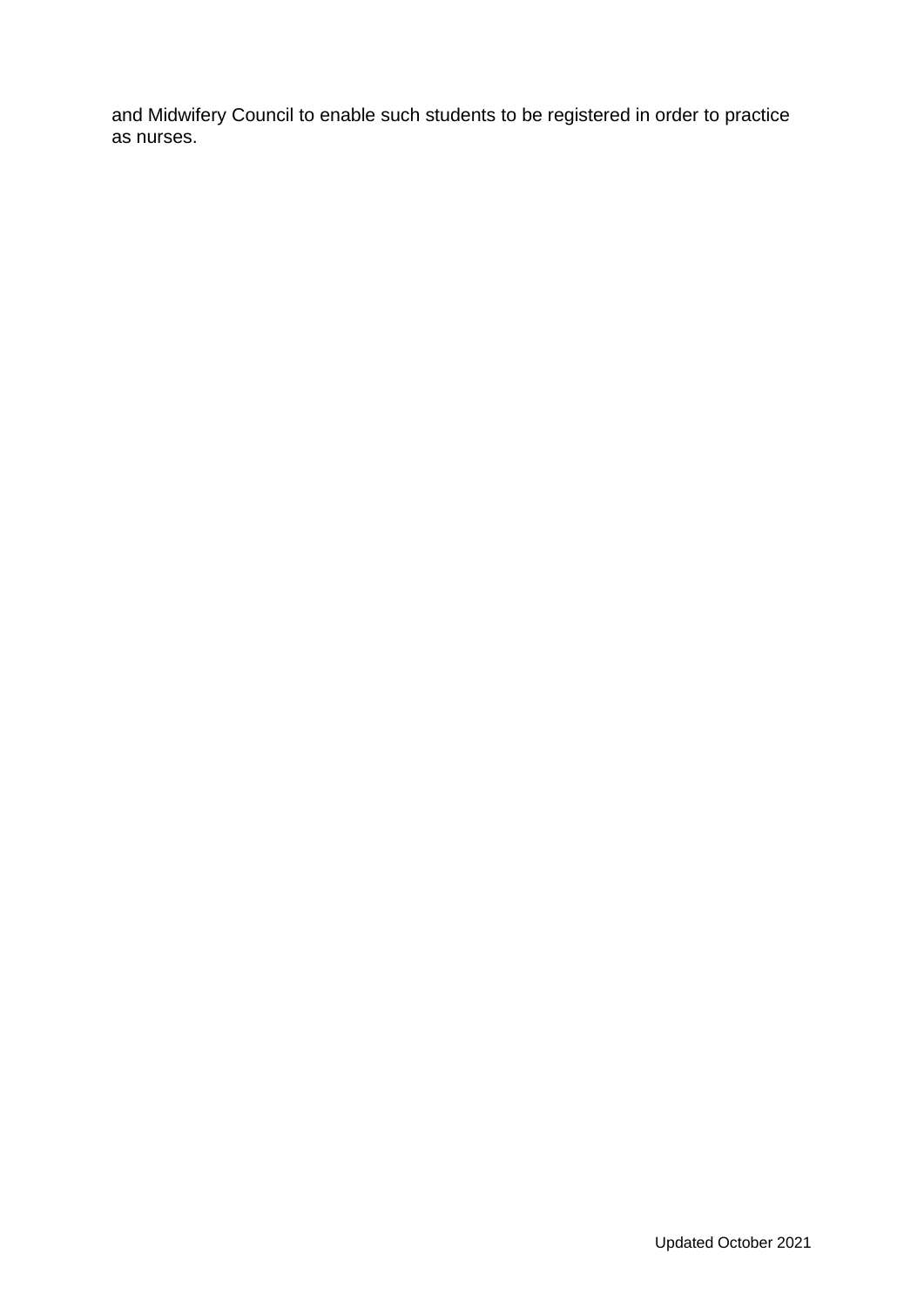## Photography and video at Ulster

Ulster occasionally takes photographs and videos of students at events and in various university settings to capture and showcase student life, as well as the wider Ulster experience.

These images and video clips can be shared both internally and externally, across a range of channels and media including the University's website, prospectuses, course materials and other marketing materials.

We aim to inform all students involved in photography or filming and obtain the appropriate consents, where possible and practical to do so.

Where this is not feasible, for example at large gatherings and events, or unless you have explicitly requested otherwise, we will assume that you have given your permission to be involved in image or video capture and for its subsequent use in any print or online promotional materials.

## **7. International data transfers**

Some of the personal data we process about you will be transferred to, and stored at, a destination outside the European Economic Area ("EEA"), for example where it is processed by staff operating outside the EEA who work for the University or for one of our suppliers, or where personal data is processed by one of the University's suppliers who is based outside the EEA or who uses storage facilities outside the EEA.

In these circumstances, your personal data will only be transferred on one of the following bases:

- where the transfer is subject to one or more of the "appropriate safeguards" for international transfers prescribed by applicable law (e.g. standard data protection clauses adopted by the European Commission);
- a European Commission decision provides that the country or territory to which the transfer is made ensures an adequate level of protection; or
- there exists another situation where the transfer is permitted under applicable law (e.g. where we have your explicit consent).
- •

# **8. Your rights as a Data Subject**

As a University data subject you have the right to:

- access and obtain a copy of your data on request;
- require Ulster to change incorrect or incomplete data;
- require Ulster to delete or stop processing your data, for example where the data is no longer necessary for the purposes of processing;
- object to the processing of your data where Ulster is relying on its legitimate interests as the legal ground for processing; and
- ask Ulster to stop processing data for a period if data is inaccurate or there is a dispute about whether or not your interests override Ulster's legitimate grounds for processing data.